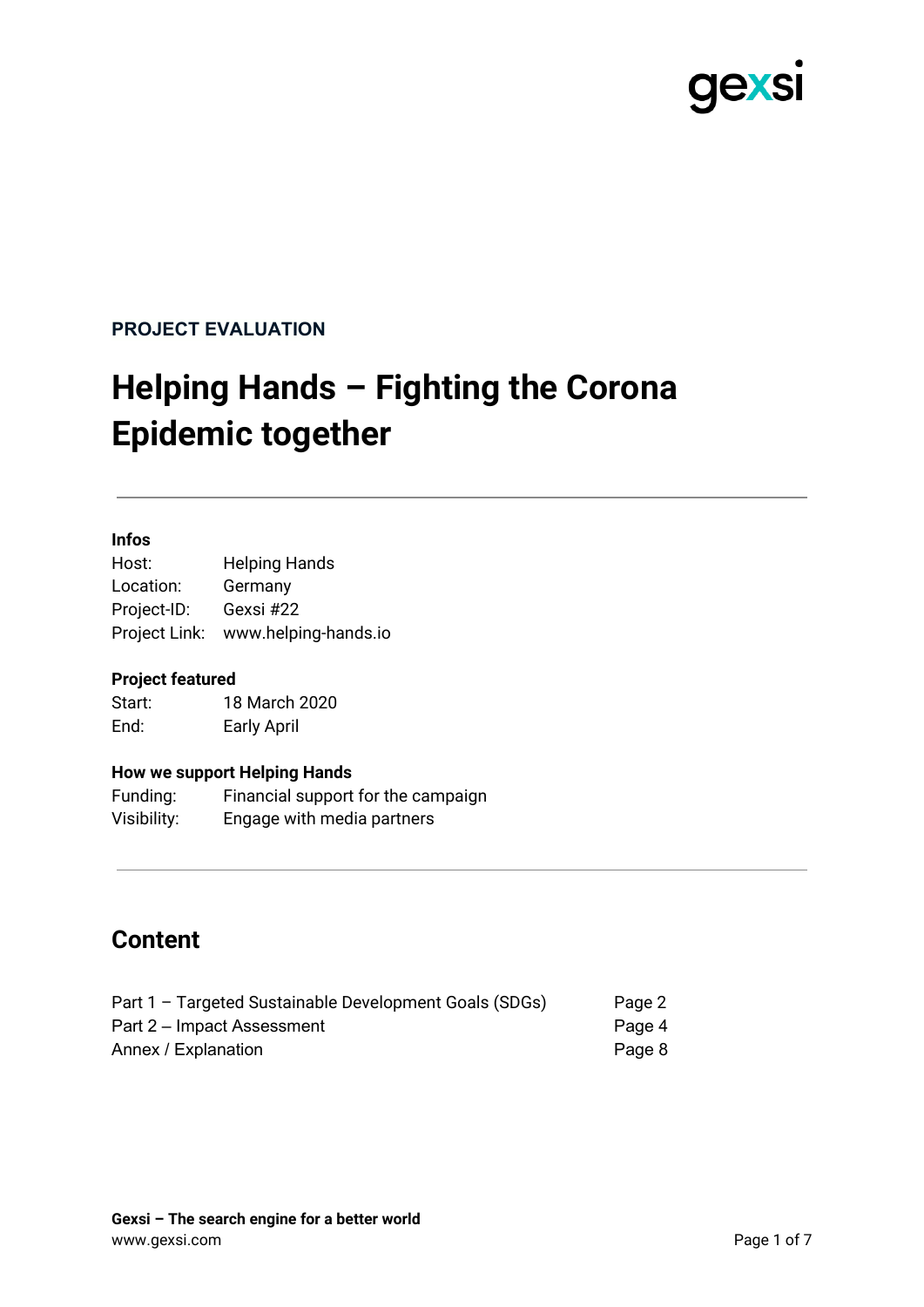

## PART 1 **Targeted Sustainable Development Goals (SDGs)**

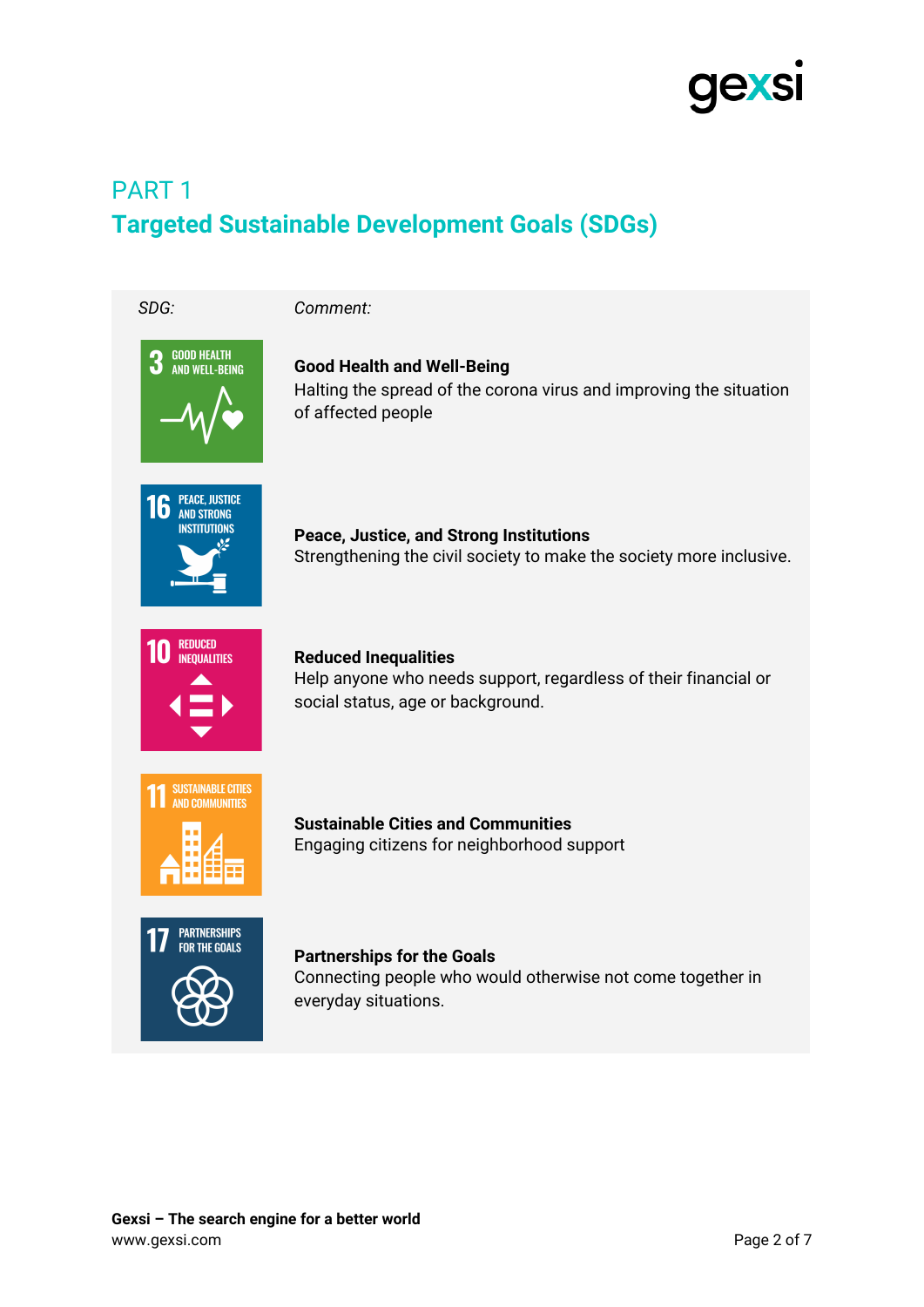

## PART 2 **Impact Assessment**

#### **Summary:**

| Category:                        | Score: |
|----------------------------------|--------|
| 1. Sustainable Development Goals |        |
| 1.1 People                       | 8,3    |
| 1.2 Planet                       | 5,5    |
| 2. Social Innovation             |        |
| 2.1 Disruptive Idea              | 7,3    |
| 2.2 Social Entrepreneurship      | 8,0    |
| 2.3 Impact Model                 | 6,7    |
| 3. Opportunity                   |        |
| 3.1 Leverage                     | 9,0    |
| 3.2 Quality Check                | 7,3    |
| 3.3 Win-Win Situation            | 8,0    |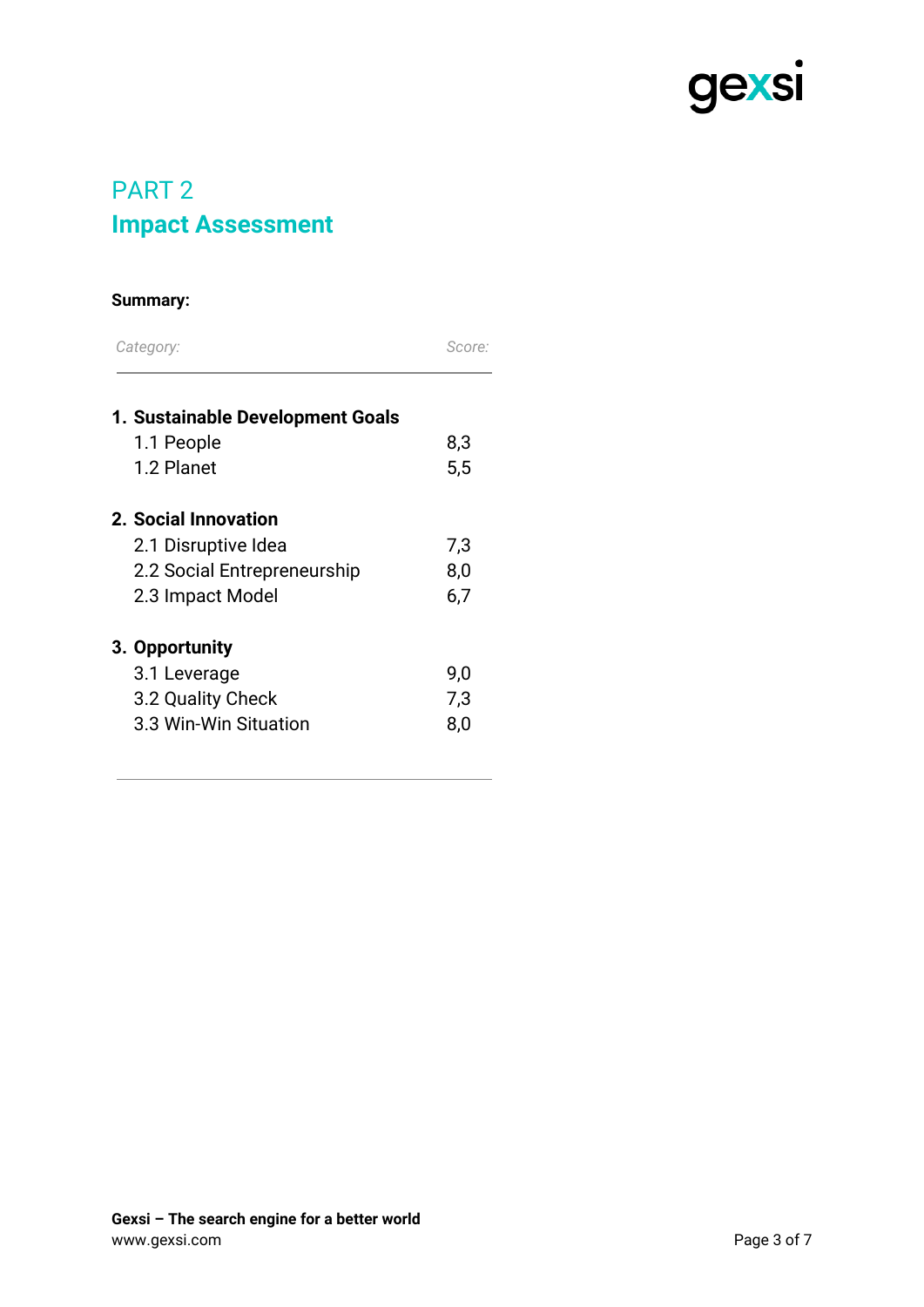

#### **Evaluation in detail:**

*Categories + Questionnaire: Score: Explanatory notes*

### **1. Sustainable Development Goals** \*

#### **1.1 People**

| Are relevant target groups reached such as<br>people at risk / marginalized groups?                            | 8,0 | Potentially very large target group, with the<br>majority of people being temporarily at risk |
|----------------------------------------------------------------------------------------------------------------|-----|-----------------------------------------------------------------------------------------------|
| Engagement for an open, human-centered<br>society, for social cohesion and inclusion?                          | 9.0 | Helping Hands seeks to enable everyone to<br>engage for a more inclusive society              |
| Livelihood improvement and well-being; access<br>to basic goods and services in<br>base-of-the-pyramid markets | 8,0 | The aim of Helping Hands is to help<br>people, especially in quarantine situations            |
| <b>Score</b>                                                                                                   | 8,3 |                                                                                               |

#### **1.2 Planet**

| Save our planet (terrestrial / marine ecosystems,<br>biodiversity, climate change)                                  | 3,0 | Not a focus; animal care as one (minor)<br>element of the assistance offered                                  |
|---------------------------------------------------------------------------------------------------------------------|-----|---------------------------------------------------------------------------------------------------------------|
| Mindful use of resources; advancing a circular /<br>sharing economy; achieve a shift in the mindset<br>or behaviour | 8.0 | Neighbourhood assistance forms part of a<br>sharing economy and give it a boost as a<br>positive side effect. |
| <b>Score</b>                                                                                                        | 5,5 |                                                                                                               |

\*Evaluation of comprehensive impact dimensions covered by various SDGs.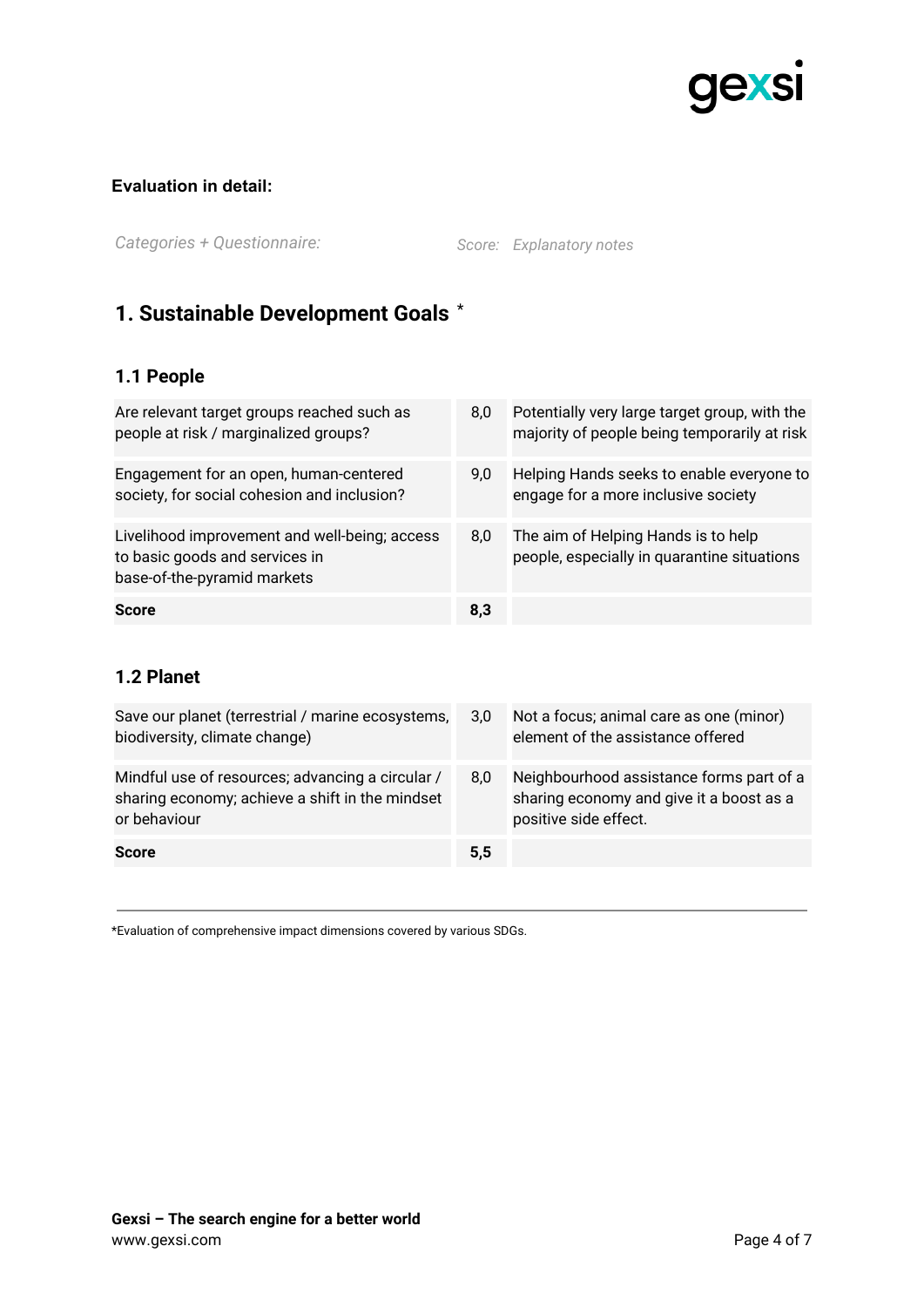

## **2**. **Social Innovation\***

#### **2.1 Disruptive Idea**

| Inspiring, bold concept                    | 6,0 | Neighbourhood support apps are not new;<br>Helping Hands is highly agile to adapt to<br>current needs |
|--------------------------------------------|-----|-------------------------------------------------------------------------------------------------------|
| New actors, beyond the usual suspects      | 8,0 | Helping Hands activitates people who<br>would otherwise not engage or engage<br>less effectively      |
| Attractive, newsworthy topic; new insights | 8,0 | The founding team reacted extremely<br>quickly to the challenges posed by Corona                      |
| <b>Score</b>                               | 7,3 |                                                                                                       |

#### **2.2 Social Entrepreneurship**

| Entrepreneurial spirit                                          | 9.0 | Lean Startup with 100% social mission                                                        |
|-----------------------------------------------------------------|-----|----------------------------------------------------------------------------------------------|
| Sound, ethically founded business model                         | 7.0 | The app benefits from a wave of pro bono<br>support; monetization could be added<br>later on |
| Team or organisation covers all relevant areas of<br>competency | 8,0 | Small, dynamic team                                                                          |
| <b>Score</b>                                                    | 8,0 |                                                                                              |

#### **2.3 Impact Model**

| Solid, plausible impact logic              | 7,0 | Bottom-up approach; the type of support<br>provided is defined by the users of the app<br>themselves. |
|--------------------------------------------|-----|-------------------------------------------------------------------------------------------------------|
| Significant potential to scale / replicate | 9,0 | International roll-out as part of the<br>initiative right from the start                              |
| Impact integrated in governance structure  | 4,0 | The governance is still open; a link to the<br>purpose economy is expected.                           |
| Score                                      | 6,7 |                                                                                                       |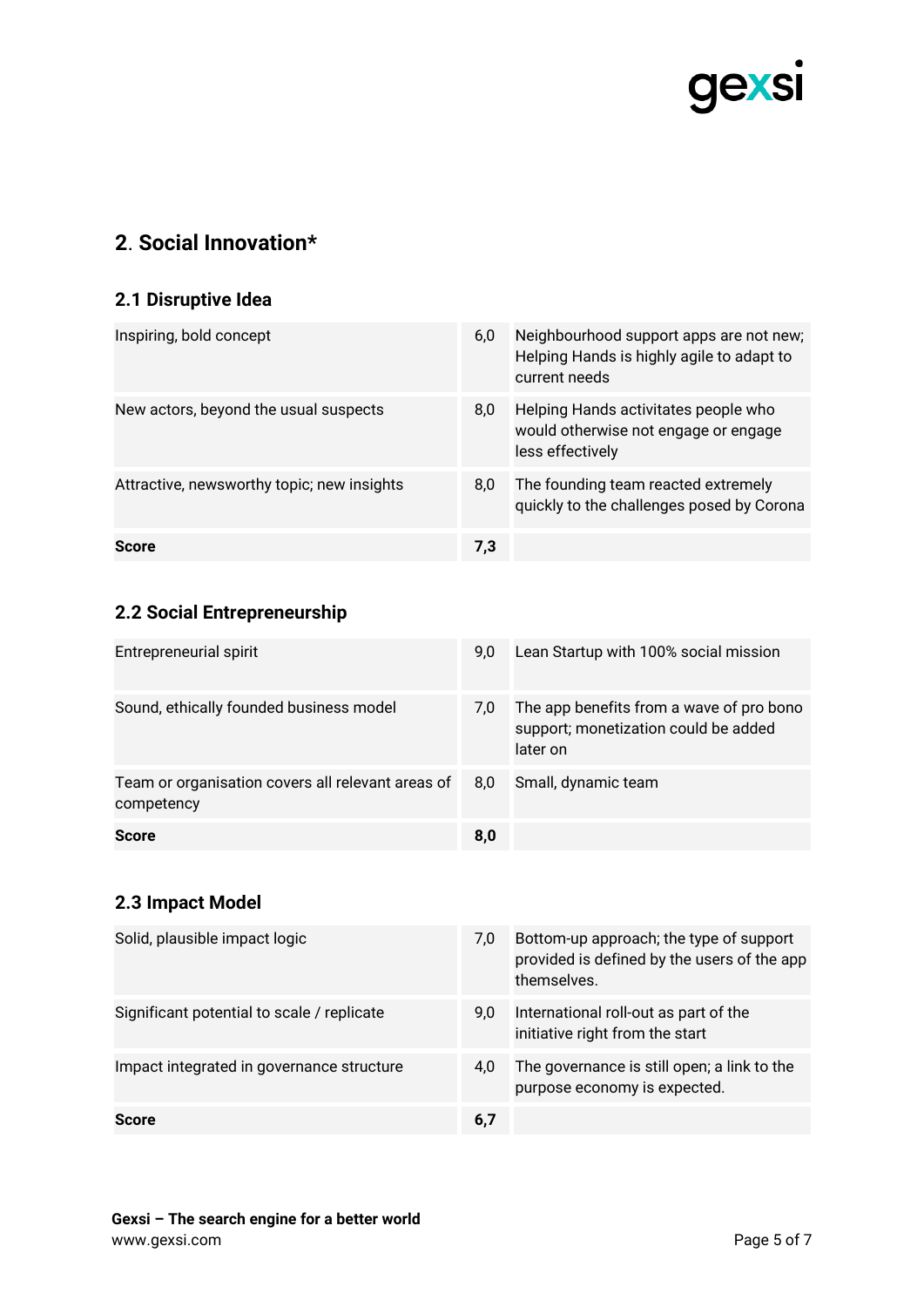

\*Includes the concept of social entrepreneurship. Social Innovation refers primarily to the idea, social entrepreneurship to the mindset of the changemakers who implement the idea.

### **3**. **Opportunity**

#### **3.1 Leverage**

| We can make a difference with our means<br>(funding, visibility, network) | 8.0  | Highly attractive topic for our media<br>partners                             |
|---------------------------------------------------------------------------|------|-------------------------------------------------------------------------------|
| Good timing / opportunity                                                 | 10.0 | The App is a response to the acute crise<br>caused by the Corona Virus.       |
| Project is at a critical point to take off (scale or<br>replicate)        | 9.0  | Yes; rapid scaling-up during the launch is<br>essential to secure its success |
| <b>Score</b>                                                              | 9,0  |                                                                               |

#### **3.2 Quality-Check**

| Positive references                                         | 7.0 | Personal reference through the SensAbility<br>Impact Summit team  |
|-------------------------------------------------------------|-----|-------------------------------------------------------------------|
| No reputational risks                                       | 8.0 | 100% pro bono                                                     |
| Team or project is sufficiently known / has been<br>checked | 7.0 | Interview by phone with one of the<br>founders; beta version live |
| <b>Score</b>                                                | 7.3 |                                                                   |

#### **3.3 Win-Win Situation**

| Project contributes to a balanced project<br>portfolio (mix of SDGs, regional quota, blend of<br>donations and investments) | 7.0 | Yes, in particular through its international<br>dimension |
|-----------------------------------------------------------------------------------------------------------------------------|-----|-----------------------------------------------------------|
| Project suited to significantly increase Gexsi's<br>media reach / visibility                                                | 8.0 | Yes, because of the actuality of the topic                |
| Practicability; project easy to implement (smooth<br>coordination, flow of funds, legals)                                   | 9.0 | Direct interaction with the team                          |
| <b>Score</b>                                                                                                                | 8,0 |                                                           |